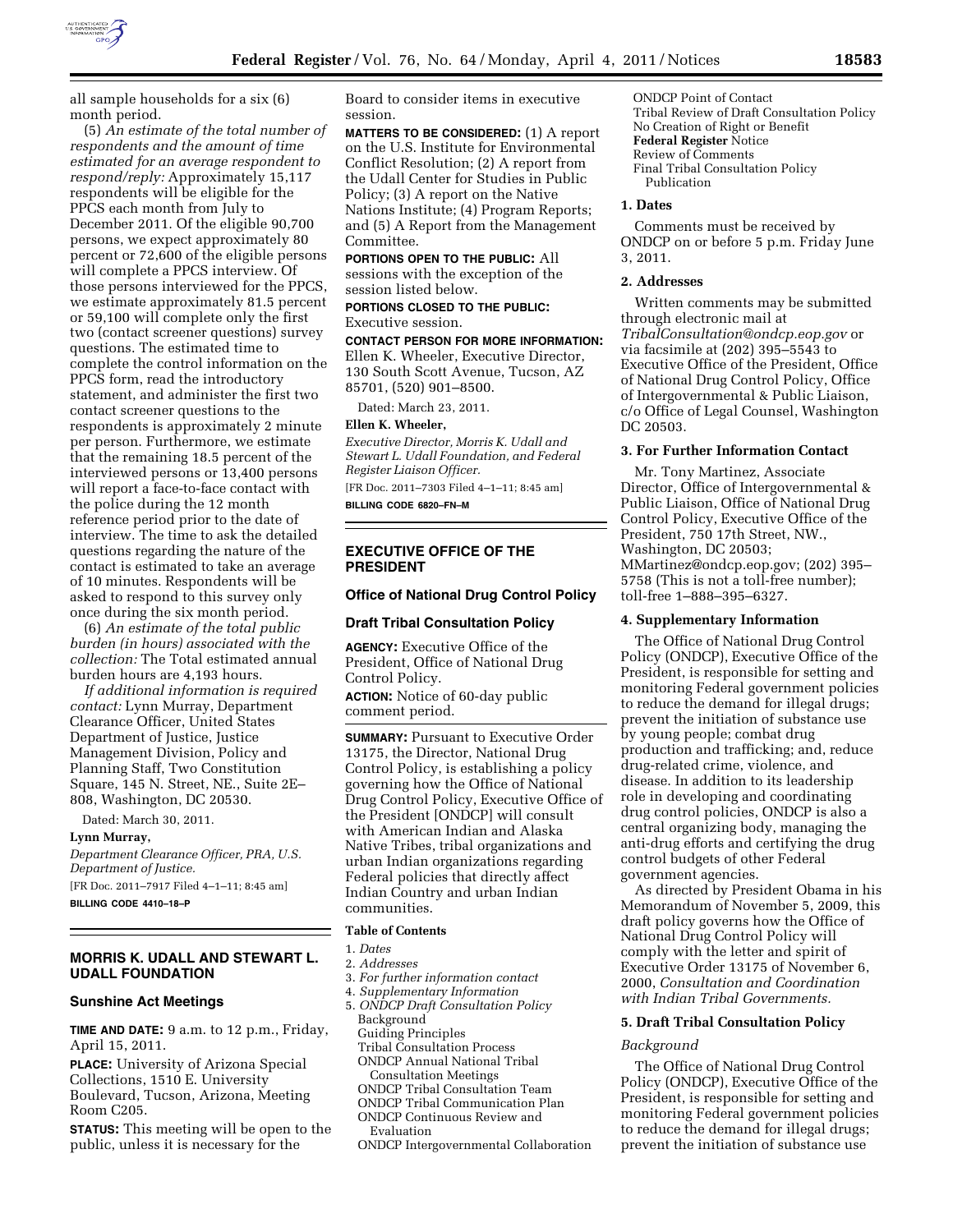by young people; combat drug production and trafficking; and, reduce drug-related crime, violence, and disease. In addition to its leadership role in developing and coordinating drug control policies, ONDCP is also a central organizing body, managing the anti-drug efforts and certifying the drug control budgets of other Federal government agencies.

As directed by President Obama in his Memorandum of November 5, 2009, this draft policy governs how the Office of National Drug Control Policy will comply with the letter and spirit of Executive Order 13175 of November 6, 2000, *Consultation and Coordination with Indian Tribal Governments*. By implementing this policy, ONDCP will engage in meaningful and mutually beneficial consultation with American Indian and Alaska Native Tribes, tribal organizations, and urban Indian organizations. ONDCP's tribal consultation activities will support Indian self-determination and selfgovernance by giving tribes strong voices in shaping the Federal policies that directly affect their ability to govern themselves and to provide for the health, safety, and welfare of their citizens.

### *Guiding Principles*

ONDCP acknowledges and accepts the following definition of consultation:

Consultation is an enhanced form of communication which emphasizes trust, respect, and shared responsibility. It is an open and free exchange of information and opinion among parties which leads to mutual understanding and comprehension. Consultation is integral to a deliberative process, which results in an effective collaboration and informed decision making.

ONDCP's Tribal Consultation Policy will provide for regular, meaningful, and mutually-beneficial consultation and collaboration to enhance ONDCP's relationships with American Indian and Alaska Native Tribes, tribal organizations and urban Indian organizations. The Policy will address the concerns and responsibilities of Federal and American Indian and Alaska Native Tribes, tribal organizations, and urban Indian organizations. Through creation and implementation of this policy ONDCP:

• Commits to seeking to understand the cultural values of American Indian and Alaska Native Tribes, tribal organizations, and urban Indian organizations to facilitate the development of Federal drug control policies which will be effective in Indian country and beneficial to Native peoples;

• Recognizes the special legal status of tribal governments;

• Respects tribal sovereignty and supports tribal self-determination and self-governance;

• Honors the United States trust obligations;

• Commits to improving communications while maximizing input from American Indian and Alaska Native Tribes, tribal organizations, and urban Indian organizations;

• Will consult on a government-togovernment basis with appropriate representatives of American Indian and Alaska Native Tribes, tribal organizations, and urban Indian organizations;

• Identifies ONDCP officials who are knowledgeable about policies relevant to tribal populations and are authorized to speak for ONDCP; and

• Ensures ONDCP's component heads and program staff engage in consultation in a manner consistent with this ONDCP-wide policy.

#### *ONDCP Tribal Consultation Process*

1. Consultation will be initiated when either ONDCP's Director, Tribal Liaison or an American Indian or Alaska Native Tribe, tribal organization or urban Indian organization requests in writing consultation to discuss policy development issues or implementation or changes that will have a direct effect upon Indian country or Native peoples.

2. Requests for consultation will identify:

a. The subject matter requiring consultation

b. The relevant policies, programs, statutes, or proposed legislation

c. The American Indian and Alaska Native Tribes, tribal organizations and/ or urban Indian organizations which will be directly affected

3. Methods of Consultation.

ONDCP Tribal Consultation may occur through a combination of one or more of the following methods of consultation:

a. *Correspondence:* Written communications exchanged between ONDCP and directly affected American Indian and Alaska Native Tribes, tribal organizations, and/or urban Indian organizations. Correspondence should provide an explanation of the issue(s) and afford an opportunity for tribal comment.

b. *Meetings:* Meetings with directly affected American Indian and Alaska Native Tribes, tribal organizations, and/ or urban Indian organizations to discuss all relevant issues can take the form of a single purpose meeting or a national or regional forum, if appropriate. Meetings can be face-to-face or using

electronic technology, when available and appropriate.

c. **Federal Register**: ONDCP publication in the **Federal Register** may be used to solicit comments from tribes, with explicit instructions for submitting comments and adequate time for responses from directly affected American Indian and Alaska Native Tribes, tribal organizations, and/or urban Indian organizations.

4. *Reporting of Consultation Outcome:*  ONDCP program offices will provide a report on their consultation sessions, summarizing the discussion, recommendations, responses, and soliciting feedback from directly affected American Indian and Alaska Native Tribes, tribal organizations, and/ or urban Indian organizations regarding the consultation following the conclusion of the tribal consultation process. The ONDCP report will be available on the ONDCP Web site at *[http://www.whitehousedrugpolicy.gov/](http://www.whitehousedrugpolicy.gov/tribal/consultation) [tribal/consultation](http://www.whitehousedrugpolicy.gov/tribal/consultation)*. Once ONDCP's Tribal Consultation Process is complete and a proposed drug control policy is approved and issued by ONDCP, ONDCP will distribute the final policy to directly affected American Indian and Alaska Native Tribes, tribal organizations, and/or urban Indian organizations. The final drug control policy will also be posted on the ONDCP Web site at *[http://](http://www.whitehousedrugpolicy.gov/tribal)  [www.whitehousedrugpolicy.gov/tribal](http://www.whitehousedrugpolicy.gov/tribal)*  and linked to the Web sites of appropriate national tribal and native organizations.

## *ONDCP Annual National Tribal Consultation Meetings*

Subject to appropriations, ONDCP will endeavor to attend three annual meetings of national tribal organizations, including the annual National Congress of American Indians Conference.

## *ONDCP Tribal Consultation Team*

ONDCP will create a tribal consultation team; which will include representatives of ONDCP's Office of the Director; Office of Intergovernmental & Public Liaison; Office of Legal Counsel; Office of State, Local and Tribal Affairs; Office of Demand Reduction; Office of Supply Reduction; Office of Planning and Budget; Office of Research and Data Analysis; Office of Legislative Affairs; and Office of Public Affairs. ONDCP's Associate Director for Intergovernmental and Public Liaison or his/her designee will lead ONDCP's Tribal Consultation Process and ONDCP's Tribal Consultation Team to review and identify opportunities to strengthen and improve ONDCP outreach to tribal